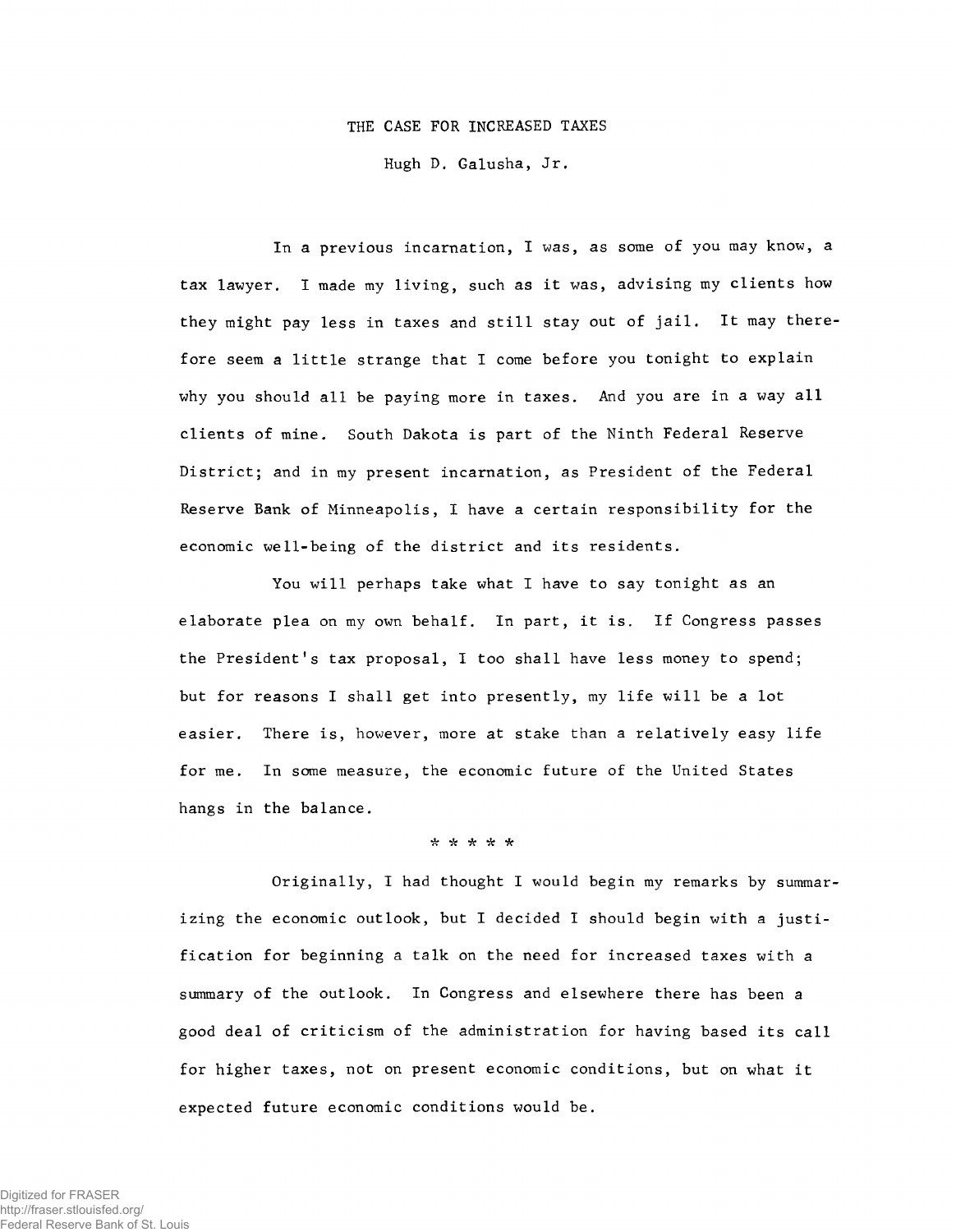It is not clear what those who have criticized the administration for forecasting the economic future would have had it do. Possibly wait until a truly damaging inflation had emerged as a reality before calling for an increase in taxes. I would remind you, though, that a change in economic policy, whether monetary or fiscal, affects the shape of things, not immediately, but only after some considerable amount of time has passed. There is, as it were, a time lag in economic policy. When taxes are changed, months pass before the full effect is felt. But then to put off increasing taxes until inflation has become a reality is to be too late.

If the government is to do its job, which involves preventing inflation and keeping unemployment down to an acceptable level, it must forecast the future. Only by doing so can it act in time. This may be a sad truth. It is still, though, a truth.

It makes no sense to argue, as some have, that because the administration urged a tax increase to curb future inflationary pressures, its call for higher taxes should not be heeded. To argue this way is to get caught up in a logical snare. By opposing the tax increase, one makes a forecast of one's own--that there is no more inflation looming down the road. Let us be quite clear; those who have opposed the administration's call for higher taxes have made a forecast, even if only implicitly.

#### \* \* \* \* \*

What is truly at issue then is the accuracy of the forecast which government economists, including those in the Federal Reserve System, made late last spring, or just before the request for the imposition of an income surtax was sent to Congress. It is obviously

**-** 2 **-**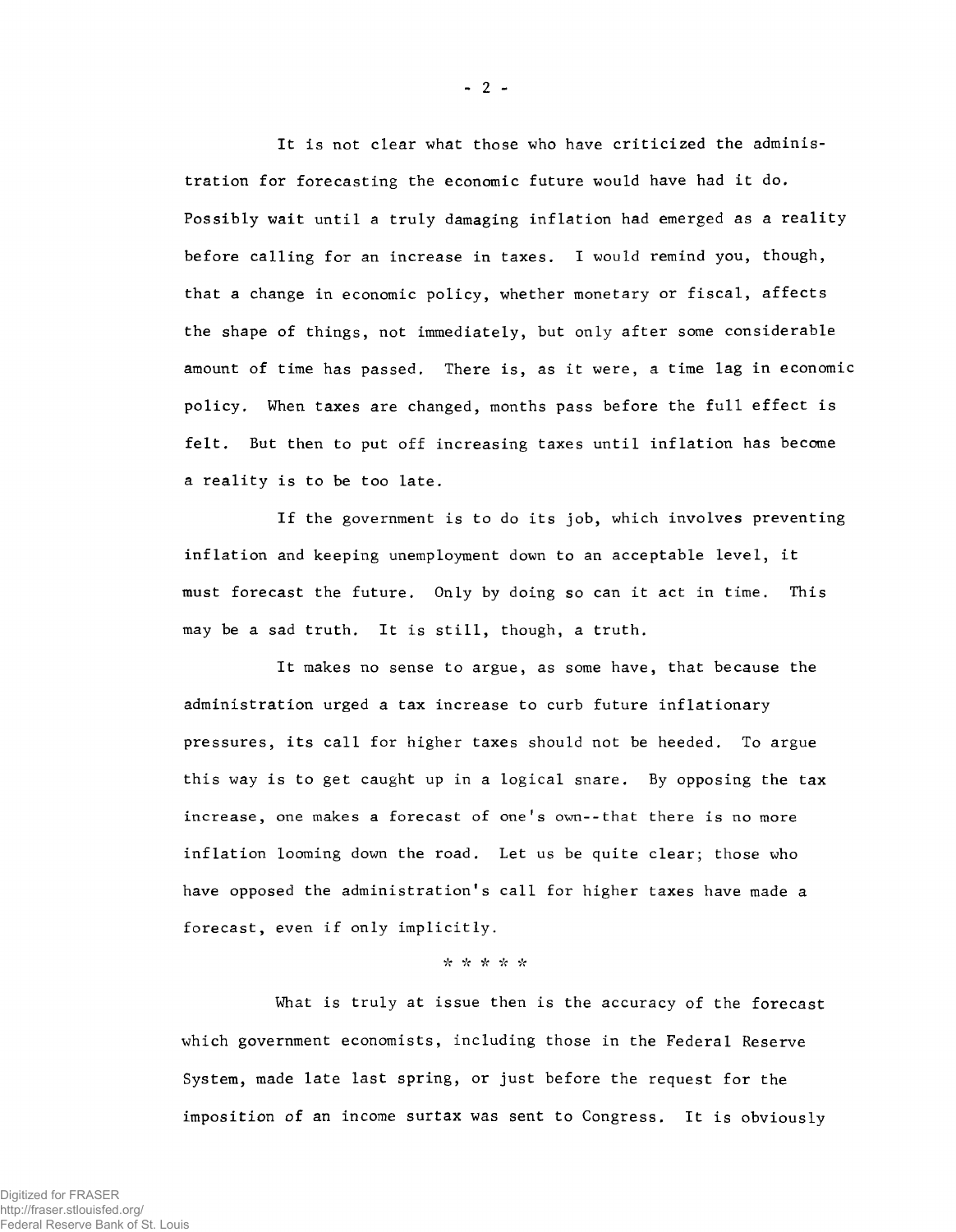too early to be sure, but the indications are, I believe, that the government's economists correctly guaged the course of the economy.

Last spring, you will recall, the economy was languishing. The recession expected by some observers had not come, but the economy was hardly buoyant. Even so, the prediction was made that it would soon pick up steam, and that upward price pressures would reappear. And consider what has happened. Over the first half of 1967 Gross National Product, measured in current dollars, increased on average \$7 billion per quarter at an annual rate. But we are expecting the third quarter increase in GNP to be \$15 billion, at an annual rate, that is, and unless the auto strike goes on and on, an even larger increase in the fourth quarter. Moreover, in the second quarter of 1967 our most broadly based price index, the so-called GNP deflator, increased about 2 per cent at an annual rate. But the deflator will likely increase nearly 4 per cent at an annual rate in the third quarter, and again in the fourth.

Developments since late spring suggest then that the forecast m ade by government economists is being borne out. And this forecast is for more, not less, inflation if there is no tax increase. I shall not bore you by reciting a long string of statistics, but let me sketch out in broad strokes what is likely to happen if the administration's call for higher taxes goes unheeded.

It seems reasonably clear that even without a tax increase there are going to be machines idle during 1968. Over recent years we have added enormously to our capital stock, so much that not all of it will be employed even if demand for final output increases beyond what we believe it will. It may puzzle you that I say this; a forecast

**-** 3 **-**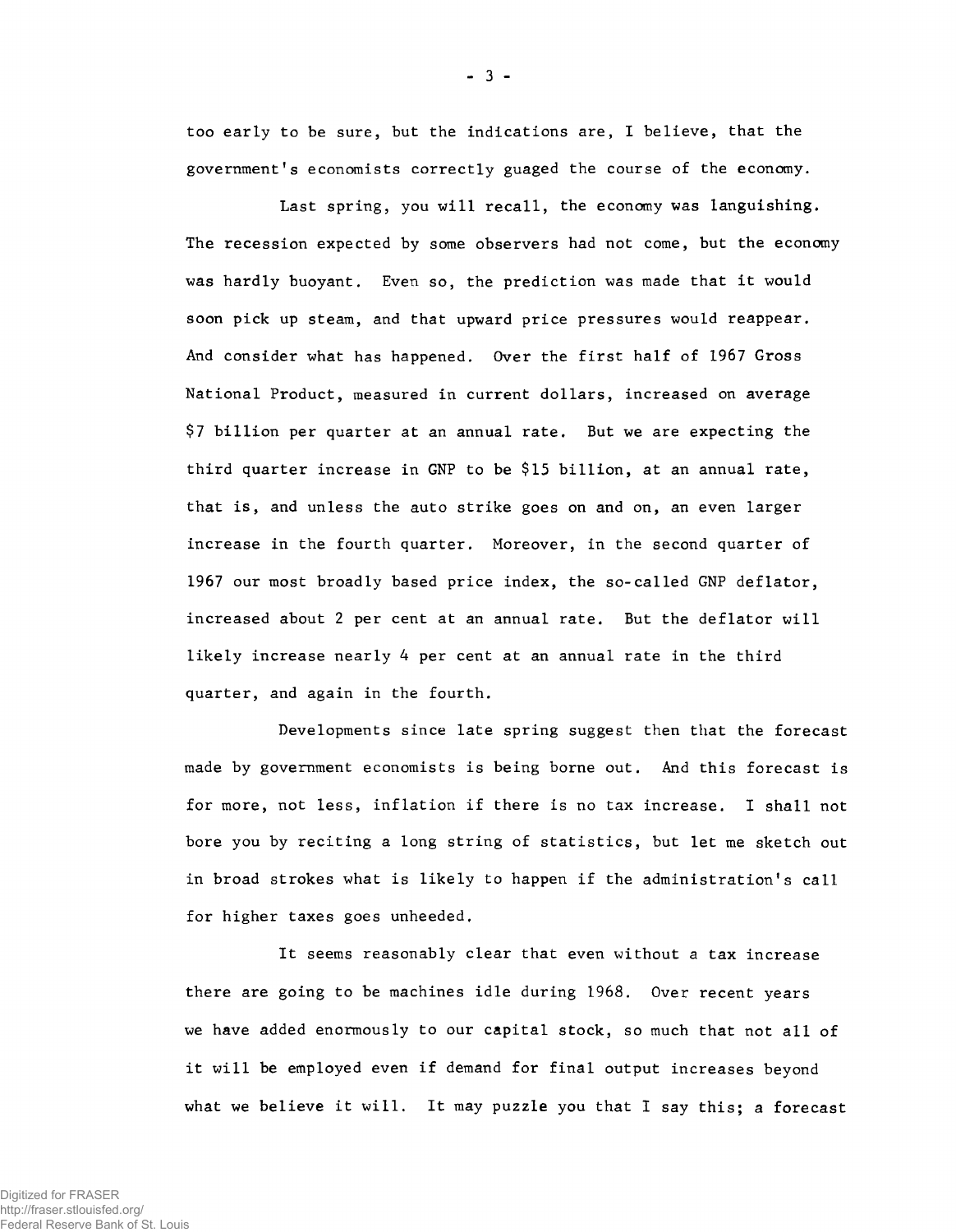of manufacturers having idle productive capital on hand is hardly one which argues for a tax increase. And, indeed, that there will be idle productive capital in 1968 should moderate such upward pressures on prices as develop. There is, however, another productive resource, labor; it is in short supply presently, and if taxes are not increased it will be in much shorter supply during 1968. But as the unemployment rate decreases, wage settlements get bigger and prices tend to increase. This is what our postwar history suggests.

The trend of recent months has been to larger and larger wage settlements. Unit labor costs have increased considerably, although in part because, with the slow-down in the economy, productivity has been increasing only slowly. Fortunately, we can look forward to productivity increasing much more rapidly than it has been. But even so, it is not going to increase anything like enough to offset the increase in money wages which is going to come if taxes are not increased. What we are expecting, then, should the administration's call for a tax increase go unheeded, are very strong cost pressures, or in other words a good deal of cost-push inflation.

Before going further, let me sound a cautionary note. Even if the administration's call is heeded, we likely will have some inflation in 1968. Having failed to increase taxes in 1966, we are bound to see prices increase some more yet. It would take an unthinkably disruptive dose of deflation to prevent the large money wage settlements of the past twelve months from being passed on in the form of higher prices. But if there is a tax increase, there will be less inflation than there otherwise would have been. It is important to

- **4** -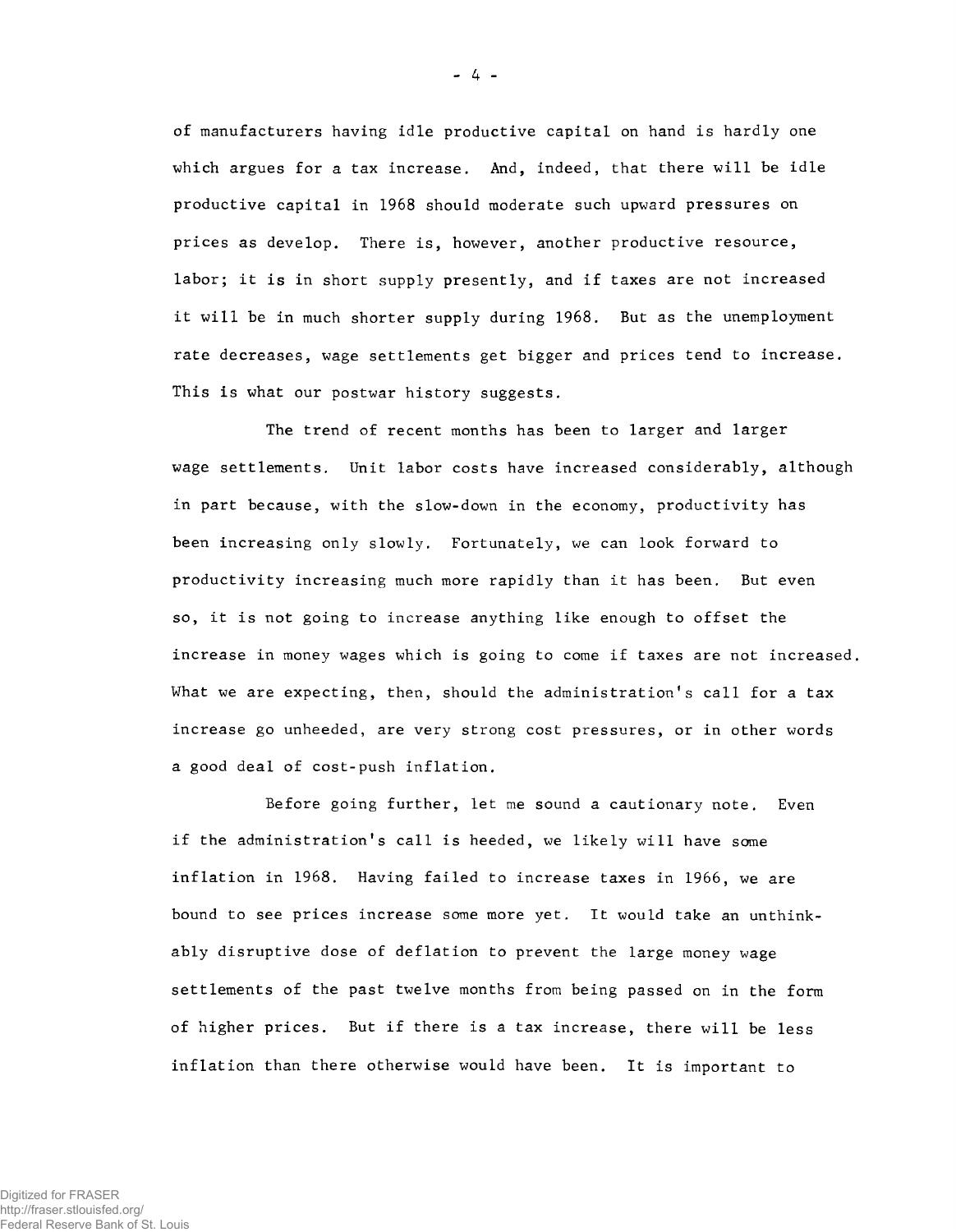recognize that an increase in taxes will not prevent further price increases. This is hardly an argument, though, for not increasing taxes.

## *4c 4c 4c 4c* \*

Nor can we afford to be casual about the prospect of more inflation. In a sense, the choice before us is not whether to increase taxes, but what kind of tax increase to impose. Inflation is after all a form of taxation. But it is a poor form, mostly because it is capricious and cruel in its incidence.

I would also stress, however, that we take grave risks if we allow further increases in prices. Despite all we have done, our international balance of payments still is in deficit. We have gotten by, although largely because we have been able to maintain a margin of exports over imports. Indeed, this margin was larger in 1966 than in 1959. But it was smaller in 1966 than in, say, 1964. And it will get smaller if we do not keep our prices down. Since Germany and the United Kingdom are just emerging from recessions, it is unlikely that European prices are going to increase much over the coming year. Thus, if ours do, we are going to lose part of the competitive advantage we sacrificed so to achieve.

But there is more at stake than whether we lose some export customers. There is the risk that if we do not soon improve our balance of payments position, foreigners are going to lose confidence in the dollar and we are going to lose more gold. If we do, the whole international payments mechanism could break down, and we would end up back in the 1930s, with every country imposing trade restrictions or shortsightedly interrupting the free flow of international trade.

*k 4c k 4c 4c*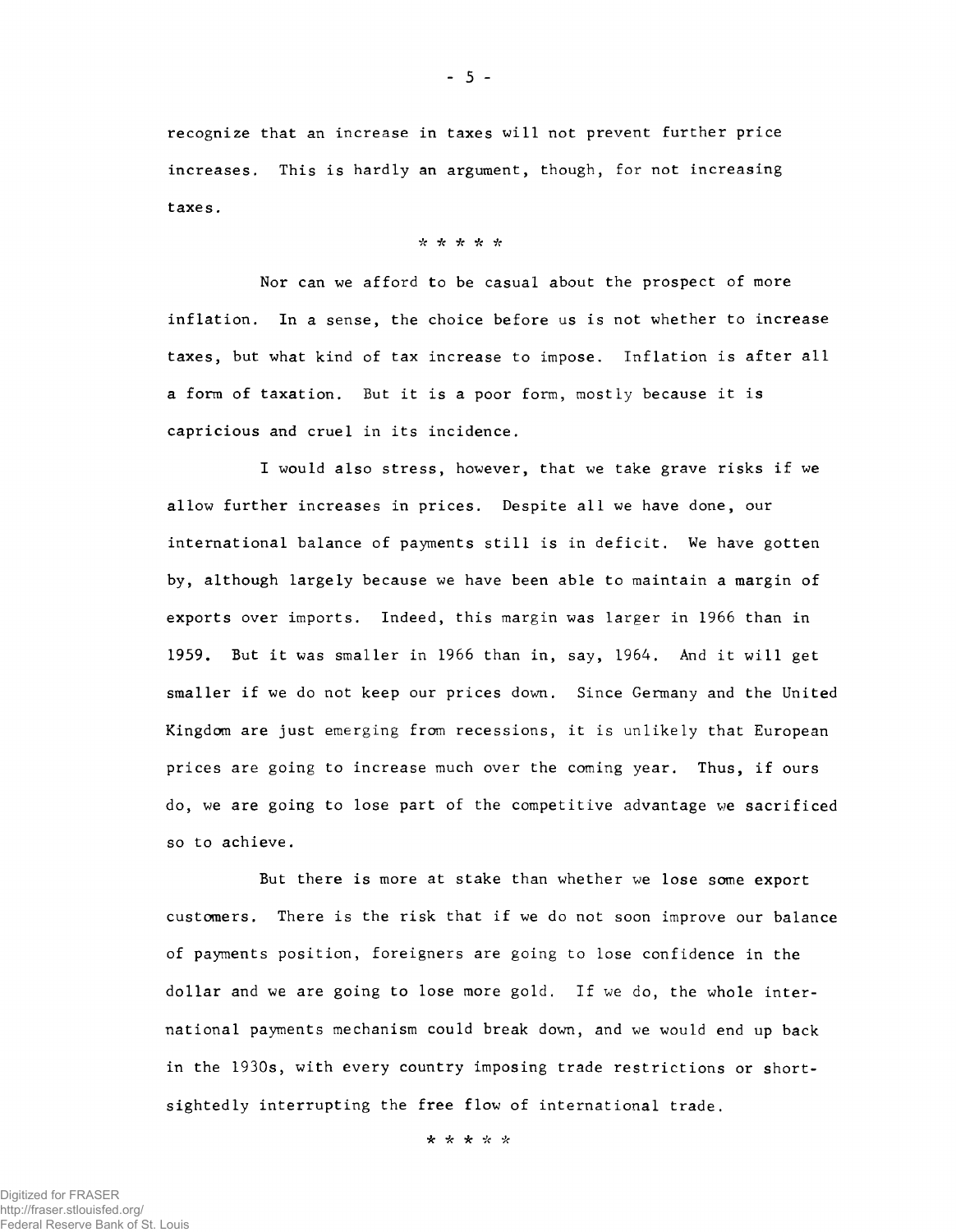Strictly speaking, the prospect of inflation suggests, not necessarily that taxes be increased, but only that total demand for the nation's output be reduced. And there are various ways of doing this. Thus, the Federal Reserve might increase monetary restraint, which as we all know substitutes for fiscal restraint.

Think back, though, to 1966--the year of the great credit crunch. Perhaps you will recall what the summer of 1966 was like. Interest rates rose to levels not reached since 1921. The talk was of an impending financial crisis. Still, this was the fear of those who operate in the nation's financial markets.

There can be no doubt that 1966 was, over its first nine months, a year of increasing monetary restraint. And what effects did this increasing monetary restraint produce? Inflationary pressures were checked; let there be no mistake about this. But the monetary restraint which the Federal Reserve had to impose because there was no tax increase had a wrenching effect on the economy. It is only a slight exaggeration to say that the residential construction industry was wiped out. You are perhaps aware that housing starts, seasonally adjusted, declined from about 1,500,000 in March 1966 to a little more than 800,000 in November. Housing starts totaled over 1,500,000 in 1965, and in 1966 a little less than 1,200,000. A 20 per cent decline year over year is pretty impressive. Or as those in the residential construction industry might prefer to say, depressing.

Why this sharp decline in the output of housing is easily explained. With the increase in market interest rates, funds were directed from savings and loan associations and mutual savings banks. And those two groups of institutions bulk large as mortgage lenders.

- 6 -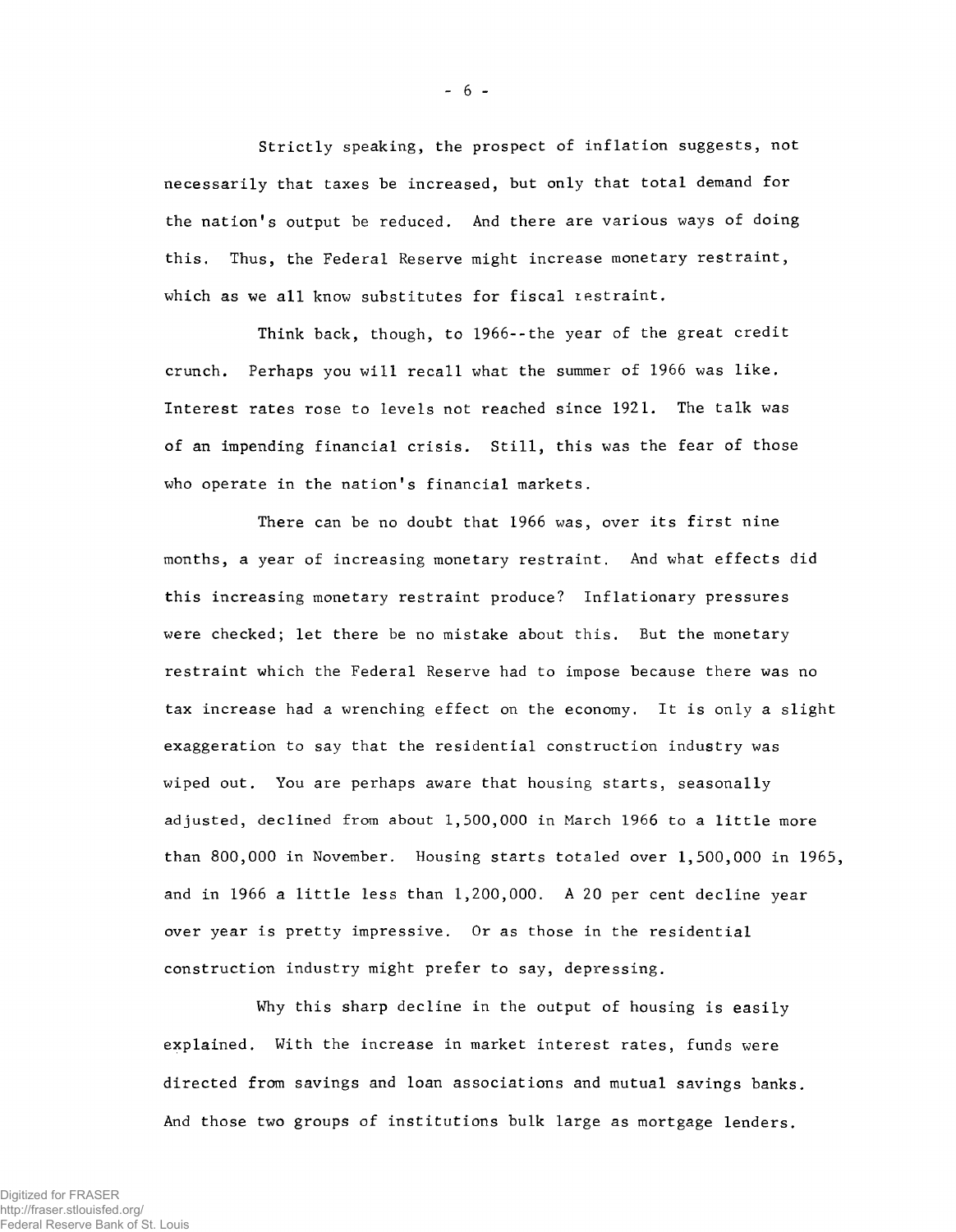For a variety of reasons, they could not raise their share and deposit rates sufficiently to prevent customers from turning to bonds and stocks. Or from turning to commercial banks, which through the first nine months of 1966 did all they could to get consumers' savings dollars.

I might add here that in increasing interest rates the Federal Reserve, although justified in doing so, nevertheless risked undermining confidence in the financial system. There were some savings and loan associations, for the most part among the less well managed, which almost went under during 1966. As a group, though, savings and loan associations are now in much better financial shape than they were at the beginning of 1966, and could withstand increased monetary restraint better than they did in 1966. It is not likely that the Federal Reserve would have to run the risk it did in 1966. Also, we have a law passed in September 1966 which in essence prevents financial institutions from competing much with each other, so if there were to be increased monetary restraint in 1968, savings and loan associations would not have to suffer the same intense competition from banks that they had to suffer in 1966. There is therefore reason to believe that even with increased monetary restraint, housing output would not decline as much in 1968 as it did in 1966.

It would, though, decline, and sharply. There is no getting around that housing output is affected most by monetary restraint. And next in line, one suspects, is output of investment goods, which the country needs if it is to increase its productive capacity. The point, then, is that monetary restraint alters adversely the composition of output. This is no argument for not using monetary restraint. It

- **7** -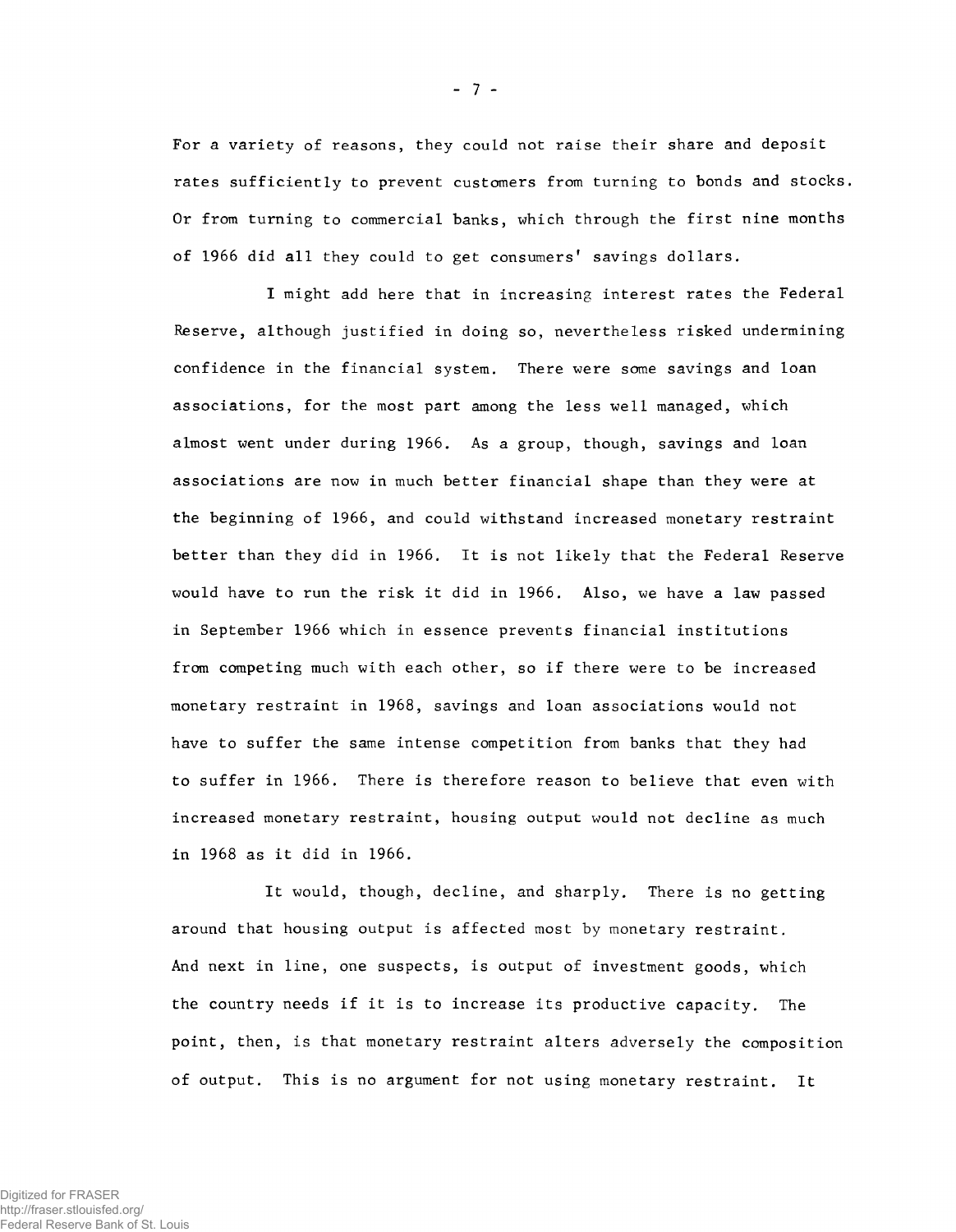is an argument, however, for not using only monetary restraint. Which is what we have been doing.

## ■>V \* *"k •k* Vc\*

We would then be poorly advised to increase monetary restraint instead of increasing taxes. But what about cutting government expenditures? There is no denying that insofar as preventing inflation is the problem, cutting current expenditures--not appropriations, but current expenditures--is in theory as good a solution as increasing taxes. Whether expenditures are cut or taxes are increased, total demand for the nation's output decreases.

Cutting expenditures is not, however, an easy task. We are perhaps all agreed that, as a cab driver in Rome put it to me, "The government, she eats too much." But going beyond this to agreement on which government programs to cut back is very difficult. I am simply saying we are not all agreed on our social priorities.

I too am for cutting expenditures, but I see this nation as beset by terribly serious social problems. And although I would admit that these problems will not be solved simply by spending money, I would add that I find it hard to understand how we will solve them without doing so. To me, then, it would seem to make sense to cut government programs designed to solve problems which no longer exist, or are nowhere as acute as they once were. Doing this, we could expand programs designed to solve emerging problems, and still perhaps reduce total government expenditures.

And yet is it not in the nature of democratic government that when expenditures are cut, new programs, not old ones, suffer? This may not, though, be inevitable. If expenditures are cut in haste, it is.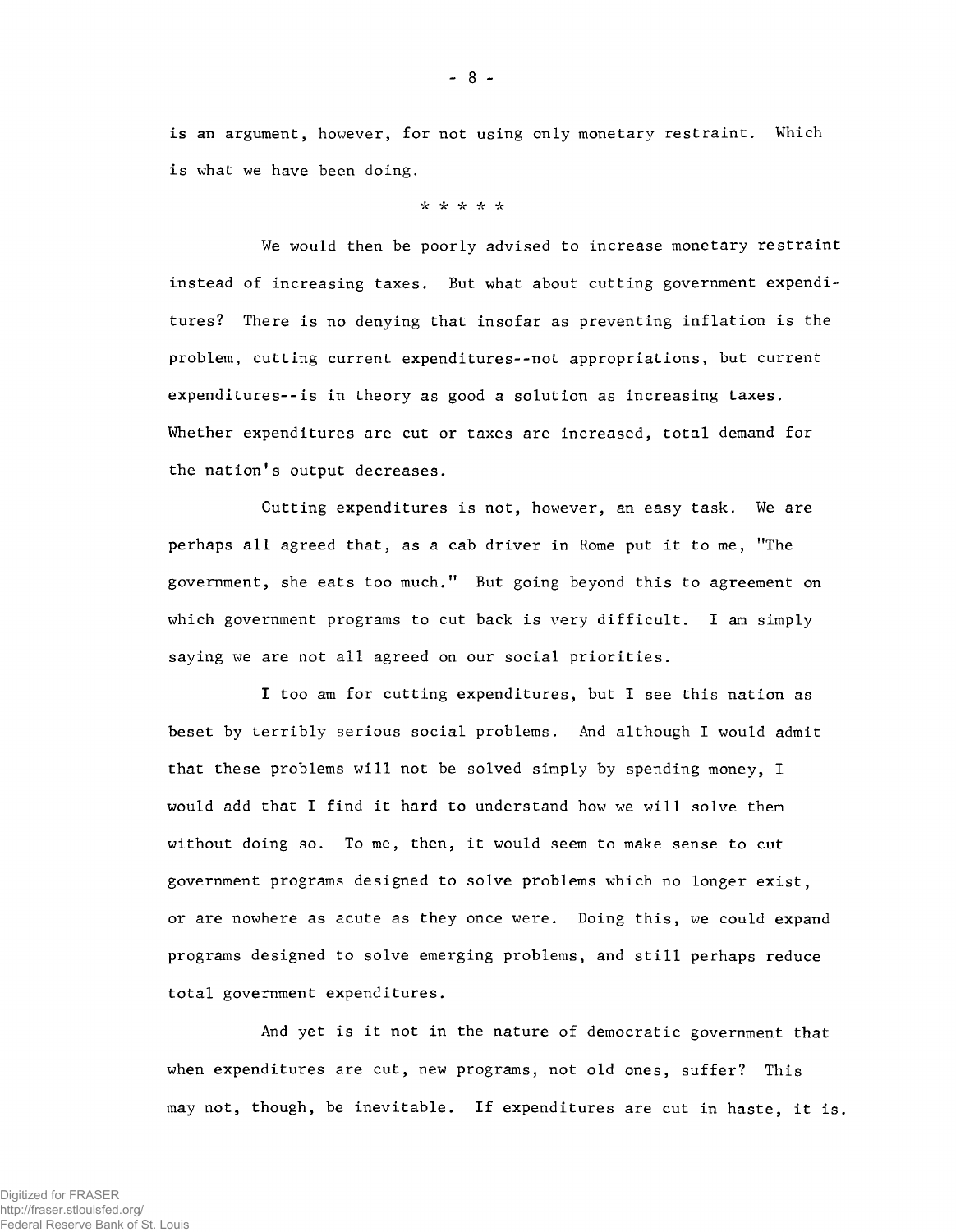But what about a detailed study of federal expenditures? It is surely worth a try.

Fearful as I am of what programs will suffer if government expenditures are cut substantially, I would prefer for now to increase taxes and over a longer period of time work hard--and I would stress this, "work hard"--to eliminate low-priority spending. But this is, as I would admit, a matter of preference, and I should not abuse the honor of being asked to speak to you by running on any longer with a description of mine.

I would, however, add this note of warning. Even if you would prefer to see expenditures cut, be realistic. In the end, there are not going to be sufficient cuts in current expenditures. Is there anyone here who believes that nondefense expenditures will be cut enough to make a tax increase unnecessary? As an abstract possibility, they perhaps could be, although even this is doubtful. But even if they could be, will they?

It is tempting to look at government expenditures of \$135 billion and say "Surely this total could be cut by \$8 to \$10 billion!" (This \$8 to \$10 billion is about the increase on tax receipts that can be expected if Congress imposes an income surtax.) But remember that discretionary expenditures do not amount to anything like \$135 billion. Taking out defense expenditures, interest payments, expenditures on veterans' programs, etc., one ends up with a discretionary spending total of \$21-23 billion. And \$8 or \$9 or \$10 billion seems an awfully big share of even \$23 billion.

It would be foolish, I believe, to quarrel for long about which expenditures to cut, or about who should take responsibility for